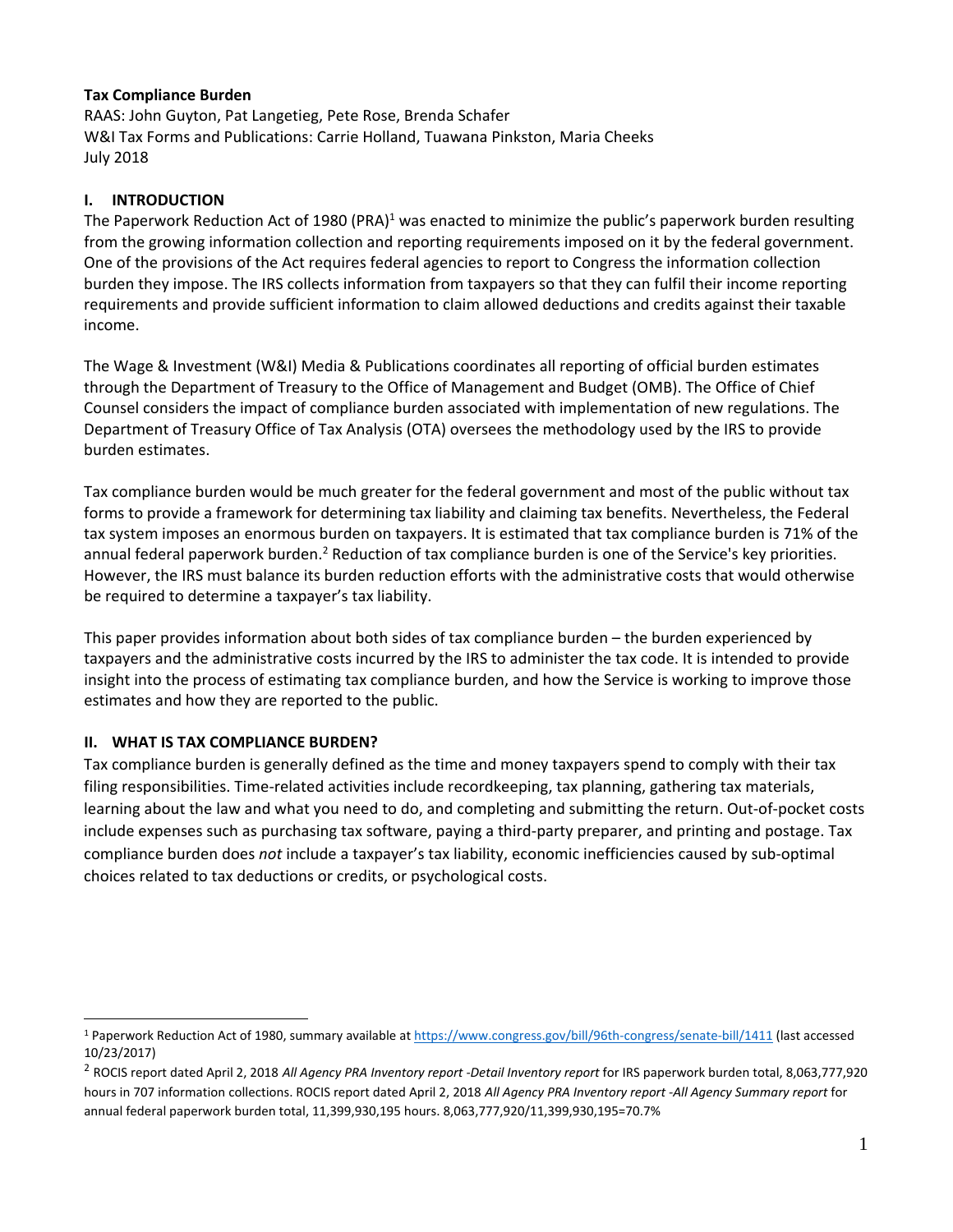# *Drivers of Tax Compliance Burden*

The drivers of tax compliance can be generalized into four primary categories:

# 1) *Volume of Activity*

 Volume of activity represents the different types of income and expenses as well as the associated dollar amounts and transactions. This activity is observed in a generalized format as the number of forms and statements included in a return, the lines that are completed on the forms, and the frequency with which the return must be filed. A key assumption for the relationship between burden and volume of activity is that if the volume of activity increases, burden is expected to increase but at a decreasing rate.

 To provide context, a taxpayer must engage in an activity (e.g., keep records, report income, claim a deduction) to incur burden. A taxpayer with a straightforward tax situation (perhaps a single taxpayer who has no dependents and files Form 1040‐EZ) incurs far less compliance burden than a taxpayer who files Form 1040 with many forms attached (such as Schedule A, *Itemized Deductions*, Form 8582 *Passive Losses*, and Form 6251,  *Alternative Minimum Tax*). Employers who file quarterly returns incur more burden than employers who are only required to file an annual return.

# 2) *Availability of Data Sources*

 Burden is impacted by the number and availability of data sources needed to complete a return. Generally, information that is readily available from processes unrelated to tax drive less burden than information that is not readily available. For tax compliance burden purposes, recordkeeping burden only includes the books and records that a taxpayer keeps solely for tax purposes. For example, a corporation may maintain records using Generally Accepted Accounting Principles (GAAP) for legal purposes. Certain adjustments are made to take into account differences between tax and GAAP rules. Only the time and money spent to create and maintain tax adjustments are considered part of tax compliance burden.

 Third‐party information returns, such as W‐2s, significantly reduce the burden individual taxpayers face. Information returns provided by payors of income allow taxpayers to keep minimal records for the income and other associated information reported on the document. It is important to note that the creation of information returns shifts the compliance burden from individuals to the entities responsible for issuing them so the savings that individuals experience are partially offset by the costs issuing entities incur.

# *3) Taxpayer Characteristics*

 A taxpayer's compliance burden is related to several different attributes. Individual taxpayers will experience varying levels of burden based on their level of education, the structure of their household, their age, their assets, their income, and their decision to hire a preparer. Entities will experience varying levels of burden based on their industry, their size, their years in business, and their decision to hire a preparer. These variations in attributes can lead to different levels of complexity. Complexity also tends to increase as income increases. This makes sense because higher‐income taxpayers are more likely to have many sources of income and claim numerous tax deductions and credits. Businesses may also face additional reporting requirements as they increase in size.

 The amount of required recordkeeping is also a significant factor in the amount of burden faced by taxpayers. For example, an individual whose sole source of income is from wages typically has much less burden than a sole proprietor who must keep records of income and retain receipts for deductible expenses.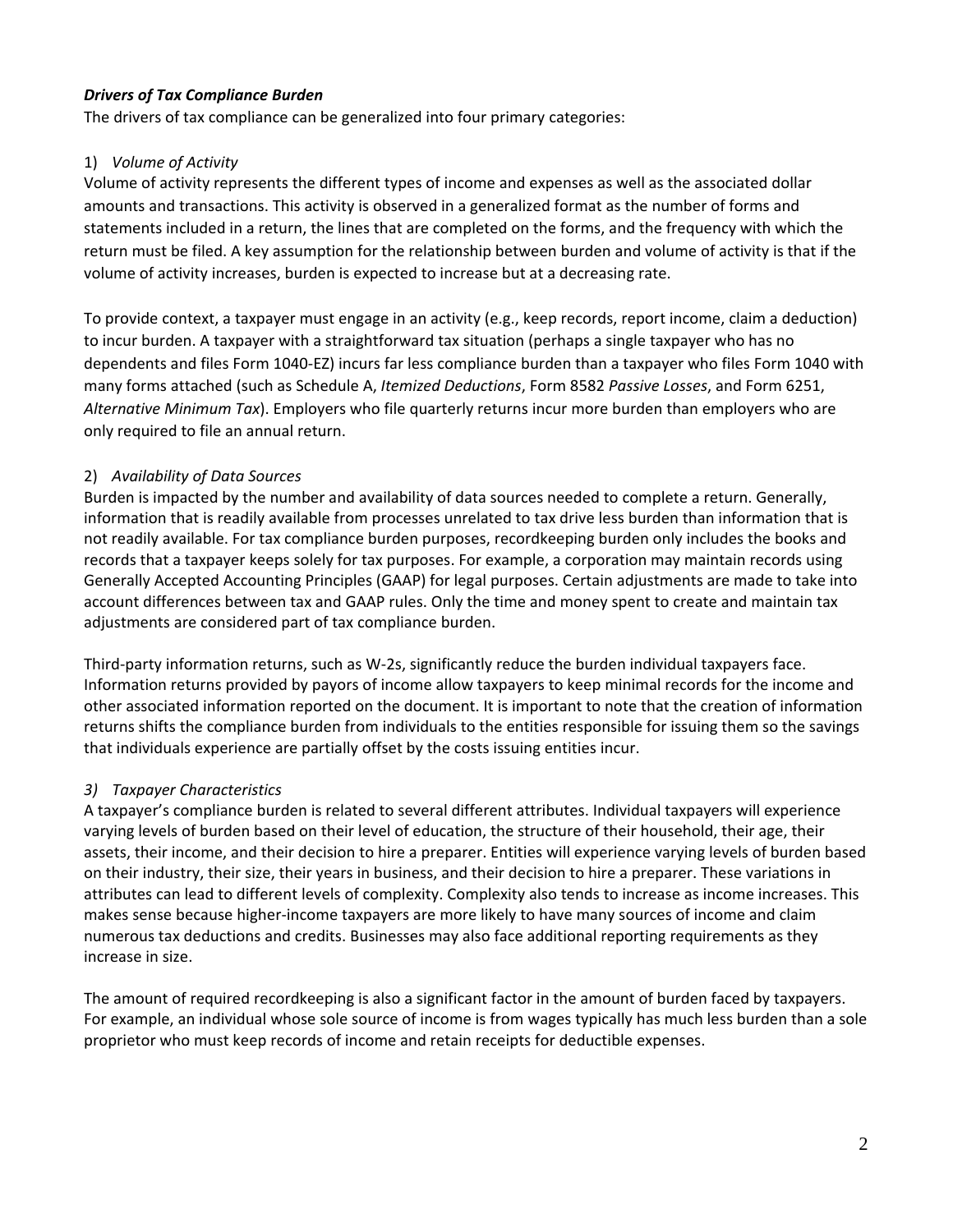# 4) *Technology Infrastructure* –

 Technology plays a key role in tax compliance burden. Through the early 80s, tax returns were prepared by hand and submitted by mail. Today, **95%** percent of returns are prepared using software and **89%** percent of returns are electronically filed.<sup>3</sup> Technology innovation over the last three decades has also introduced recordkeeping solutions for all filers that provide improved productivity at a significantly reduced price.

 Returns prepared on paper generally take more time to prepare than if software were used. Assisted tax preparation (whether the taxpayer prepares the return himself using software or seeks the services of a paid preparer) generally reduces the time to complete a tax return, but there is a tradeoff of incurring out of pocket costs (money burden) if the taxpayer purchases the software or uses a paid preparer. The use of software offers other important benefits, such as eliminating the need to spend time obtaining tax forms, automated math calculations, interview prompts, and error checking, to name a few. A variety of free and pay‐for tax preparation software and tax preparation services are available to most taxpayers.

 As with recordkeeping, the costs associated with computers, software, data storage, etc. that a taxpayer maintains for non‐tax purposes are not included in tax compliance burden. Costs associated with new equipment and software that a taxpayer would not otherwise need is included in tax compliance burden. Initial startup costs to acquire and put in place technology to handle tax compliance tasks reduces the ongoing burden that would be otherwise incurred.

# **III. ESTIMATING TAX COMPLIANCE BURDEN**

 To better meet the burden reporting requirements of the PRA of 1980, the IRS sponsored a study by Arthur D Little, Inc. (ADL) in 1984. ADL conducted a diary study and several surveys of individuals and businesses to gather data about the time they spent on recordkeeping, learning about the law or form, completing the return, and copying, assembling and submitting the return. ADL worked with the IRS to match the survey data to the respondents' tax returns. Using the matched data allowed ADL to build the first mathematical model (known as the ADL Model) designed to estimate tax compliance burden. The ADL model was a groundbreaking innovation and the first of its kind in the federal government.

 As stated earlier, when the model was being developed, most returns were prepared by hand and filed on paper. No one anticipated the major shift to software preparation. Electronic filing hadn't yet been introduced. It was assumed that any updates to the model would only require modifying isolated values or changing the activity burden formulas if necessary. Because manual tax preparation on paper requires taxpayers to go through each form they complete, the model was designed to calculate burden for each form separately and assumed taxpayers had to at least consider every line. Because the PRA only required reporting burden hours, the monetary cost of tax compliance was not included in the model.

 Perhaps the most important benefit of the ADL model is that it is quite simple to use. The user inputs the number of lines on the form and the expected number of forms that will be filed for that tax year. The model provides the estimated aggregate burden hours.

The AD Little model is still used to estimate the burden for many forms.

 3 Source: TY 2016 IRTF Table via CDW by W&I Strategies & Solutions, Research Group 2, extracted on January 31, 2018, from data thru Cycle 52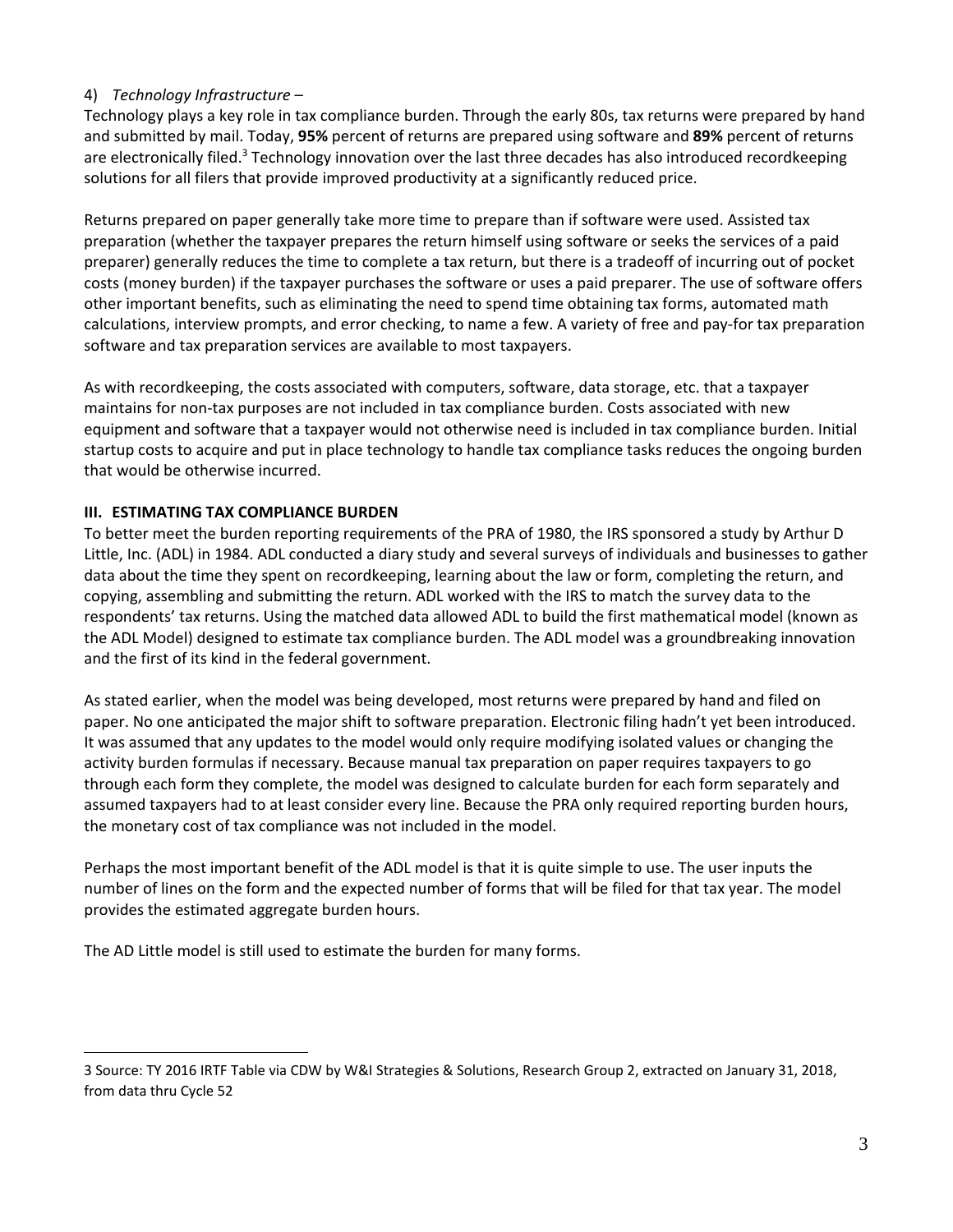# **A New Look at Tax Compliance Burden Estimation**

 In 1998, the IRS recognized that changes in the economy, tax laws, and characteristics of the taxpayer population were making the survey data that underlie the estimates in the ADL model increasingly out‐of‐date. In addition, the model can simulate only a narrow range of policy changes because it does not adequately represent the characteristics of the tax law that generate burden. <sup>4</sup> IRS Commissioner Charles Rossotti established a task force to study the issue and make recommendations regarding future research. The task force included representatives from the IRS, Department of Treasury (Office of Tax Analysis and Assistant Secretary for Management), Office of Management and Budget (OMB), and the General Accounting Office (GAO).

A 2000 GAO report<sup>5</sup> summarizes the ideal capabilities of the new model. It states that the model would be able to:

- estimate the burden associated with all prefiling, filing, and post-filing activities undertaken to comply with federal income, estate and gift, employment, and excise tax rules;
- disaggregate total compliance burden by type of tax, taxpayer, and activity;
- disaggregate burden by origin of compliance requirements (tax laws, regulations, and administrative procedures);
- **•** estimate changes in burden associated with potential tax law changes;
- function in an integrated manner, allowing users to see how certain tax changes affect multiple taxpayer groups;
- disaggregate burden by IRS function (e.g., submission processing and customer service) for burdens associated with the requirements of, and taxpayer interactions with, those functions;
- estimate the impact on tax compliance burden of alternative enforcement programs and techniques providing customer service;
- provide different types of estimates for different purposes (e.g., the estimates required for the Information Collection Budget are different from those that IRS would use for performance measurement under Government Performance and Results Act (GPRA));
- estimate burden in terms of dollars as well as time; and
- incorporate new data with sufficient ease so that the model, itself, would not have to be replaced in the near future.

 To mitigate the risks associated with developing the new burden estimation methodology, the IRS implemented a multi‐phase strategy. The approach gives the IRS an opportunity to incorporate lessons learned from early phases of the process into later efforts.

 The first phase of the development process focused on implementation of a model to estimate the federal income tax compliance burden of Wage & Investment taxpayers—those that derive all of their income from wages, pensions, interest, dividends, and capital gains. The IRS contracted with IBM to document the components of tax compliance burden, describe the concept and structure of a microsimulation model to estimate burden, and recommend a strategy for gathering new survey data from a sample of individual taxpayers. The study helped develop an improved methodology for measuring and modeling the burdens imposed by the tax system on individual taxpayers, with the expectation that the methodology would be expanded to other taxpayer segments in the future.

 <sup>4</sup> Guyton, John L. & O'Hare, John F. & Stavrianos, Michael P. & Toder, Eric J., 2003. "Estimating the Compliance Cost of the U.S. Individual Income Tax," National Tax Journal, National Tax Association, vol. 56(3), pages 673‐688, September.

 [https://www.gpo.gov/fdsys/pkg/GAOREPORTS](https://www.gpo.gov/fdsys/pkg/GAOREPORTS%E2%80%90GGD%E2%80%9000%E2%80%9011/pdf/GAOREPORTS%E2%80%90GGD%E2%80%9000%E2%80%9011.pdf)‐GGD‐00‐11/pdf/GAOREPORTS‐GGD‐00‐11.pdf. Last accessed 01/11/18 <sup>5</sup> GAO Report (2000), TAX ADMINISTRATION: IRS Is Working to Improve Its Estimates of Compliance Burden, May 2000 available at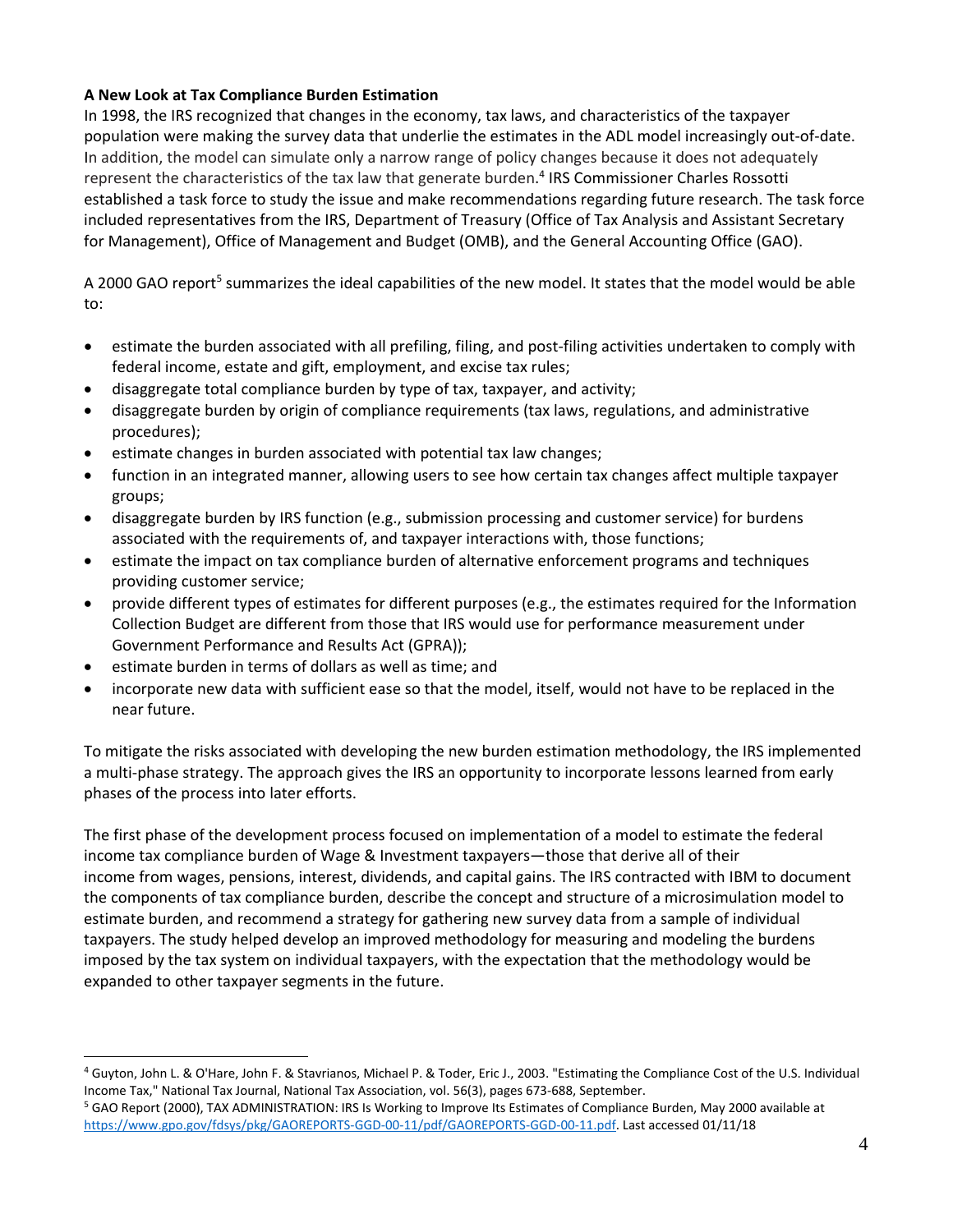The improved burden methodology establishes econometric relationships between tax return characteristics from IRS administrative data and the time and out‐of‐pocket costs reported by those taxpayers via survey data. Most importantly, it takes a taxpayer-centric view of tax compliance burden, considering taxpayers' actual prefiling and filing experience. It recognizes the need to survey taxpayers periodically to ensure that the model can be updated to properly represent the current tax compliance experience.

# *Taxpayer Burden Surveys*

 As a key step in estimating tax compliance costs, the IRS conducts taxpayer burden surveys. These surveys are designed to gather statistically representative data regarding the time and out‐of‐pocket costs incurred by taxpayers in response to their tax obligations.

 Individual Taxpayer Burden (ITB) surveys have been conducted for tax years 1984 (original ADL survey), 1999, 2000, 2007, and annually since 2010. The tax year 1999 survey only included wage and investment taxpayers, the tax year 2000 survey only included self‐employed taxpayers, and all surveys from tax year 2007 on have included both wage and investment and self‐employed taxpayers.

 Business Taxpayer Burden (BTB) surveys have been conducted for tax year 1984 (original ADL survey), 2004, 2009, and 2012 and are scheduled to be fielded every year or four years thereafter. The tax year 2004 survey only included small business taxpayers filing Form 1120, 1120‐S, 1065, and 1120 Specials. The tax year 2009 survey updated the Small Business Taxpayer Burden Survey of 2004 and added a separate survey instrument for large businesses. This survey included all business taxpayers filing a Form 1120 series or Form 1065 series return. (Note: Previous studies of compliance burden for large businesses were conducted in 1993 by Slemrod and Blumenthal (1996)<sup>6</sup> and in 2002 by Slemrod and Venkatesh.<sup>7</sup>. In addition, the 1986 Arthur D. Little study for Tax Year 1984 also covered business taxpayers, as discussed in Contos, et al. (2012).)

 The ITB and BTB surveys are designed to gather statistically representative data on the time and out‐of‐pocket costs that taxpayers incur. As a result, after accounting for nonresponse and adjusting survey weights to match population control totals, the time and out‐of‐pocket cost amounts reported on the surveys can be used to estimate the average and aggregate time and out‐of‐pocket costs for their respective populations. It is important to note that these estimates are representative for the year in which the survey was collected. Any change that occurs before or after the survey fielding must be considered when calculating an estimate for a previous or ensuring year for which survey data are not available.

### *Individual Taxpayer Burden Survey*

 Each ITB survey uses a sampling methodology that reflects the primary taxpayer characteristics for the taxpayer segment being surveyed. The sampling methodology for the ITB survey involves a stratified random sample with 20 categories (see Table 1). Returns are first distinguished by preparation method (third‐party prepared, self‐ prepared using tax preparation software, self‐prepared by hand, and VITA prepared). Returns are further stratified within the preparation categories (excluding VITA) based on five complexity categories: low, medium‐ low, medium, medium-high, and high.<sup>8</sup> The amount of variation observed in the paid professional medium-high and high strata is significant enough to require the creation of three additional substrata for each. Sufficient sample is drawn for each stratum to ensure adequate an adequate response rate for statistical analysis.

<sup>6</sup> Slemrod, Joel and Marsha Blumenthal, 1996. "The Income Tax Compliance Cost of Big Business." Public Finance Quarterly, vol. 24, 4: pp. 411-438.

<sup>7</sup> Slemrod, Joel and Varsha Venkatesh. 2002. "The income tax compliance cost of large and mid‐size businesses." Technical report, IRS, LMSB Division.

<sup>8</sup> Appendix A provides more information on the five complexity categories.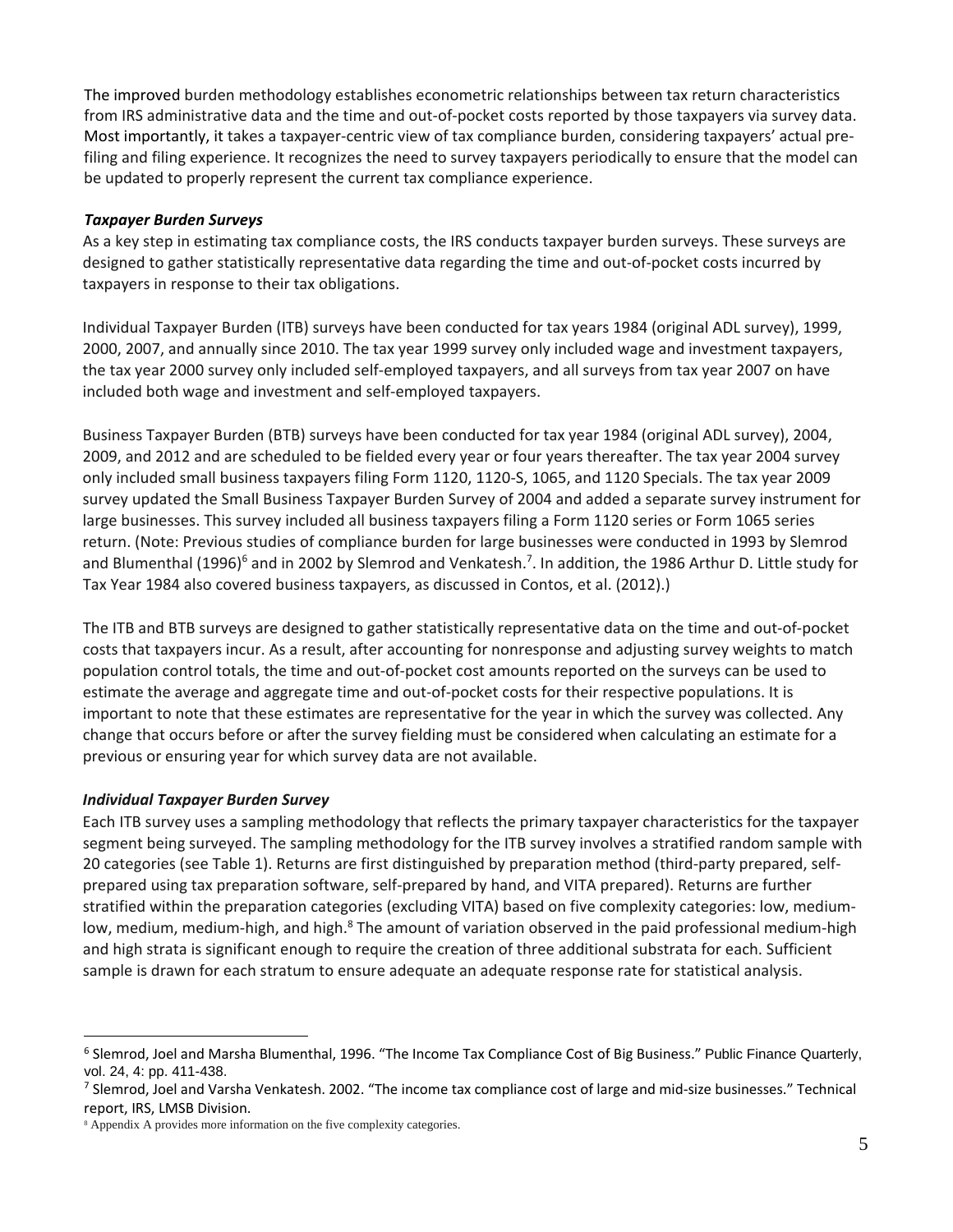| Table 1: Tax Year 2016 Individual Taxpayer Burden Survey Population Strata |  |  |
|----------------------------------------------------------------------------|--|--|
|----------------------------------------------------------------------------|--|--|

| Strata                                   |                         |  |
|------------------------------------------|-------------------------|--|
| <b>Preparation Method</b>                | Complexity              |  |
| Used a Paid Professional                 | Low                     |  |
| Used a Paid Professional                 | Medium-Low              |  |
| Used a Paid Professional                 | Medium                  |  |
| Used a Paid Professional                 | Medium-High - Simpler   |  |
| <b>Used a Paid Professional</b>          | Medium-High - Moderate  |  |
| Used a Paid Professional                 | Medium-High - Difficult |  |
| Used a Paid Professional<br>High-Simpler |                         |  |
| Used a Paid Professional                 | High-Moderate           |  |
| Used a Paid Professional                 | High-Difficult          |  |
| Self-Prepared by Hand                    | Low                     |  |
| Self-Prepared by Hand                    | Medium-Low              |  |
| Self-Prepared by Hand                    | Medium                  |  |
| Self-Prepared by Hand                    | Medium-High             |  |
| Self-Prepared by Hand                    | High                    |  |
| Self-Prepared by Software                | Low                     |  |
| Self-Prepared by Software                | Medium-Low              |  |
| Self-Prepared by Software                | Medium                  |  |
| Self-Prepared by Software                | Medium-High             |  |
| Self-Prepared by Software                | High                    |  |
| <b>VITA Prepared</b>                     | ANY                     |  |

 The ITB survey instrument consists of several framing questions, such as asking the taxpayer to think about resources they may have used when preparing their return, as well as the key time and out‐of‐pocket cost questions. These topics are broken down into two separate response items: (1) time, including recordkeeping, tax planning, gathering materials, and completing and submitting the tax return; and (2) out‐of‐pocket costs, including paid preparer services, tax preparation website or software, fees for early or immediate refund, tax books, classes, or seminars, and postage or filing fees.

 To reduce recall bias, the surveys are conducted close to when the taxpayers filed their tax returns. The survey is sent out in four waves, with the first wave sampled from the earliest filers starting around June.

# *Business Taxpayer Burden Survey*

 As with the ITB surveys, stratified random sampling is used to select the survey respondents for the Business Taxpayer Burden Survey. Business entities are grouped by entity type based on the tax return they filed (corporation, S corporation, or partnership) and size. (See Table 3)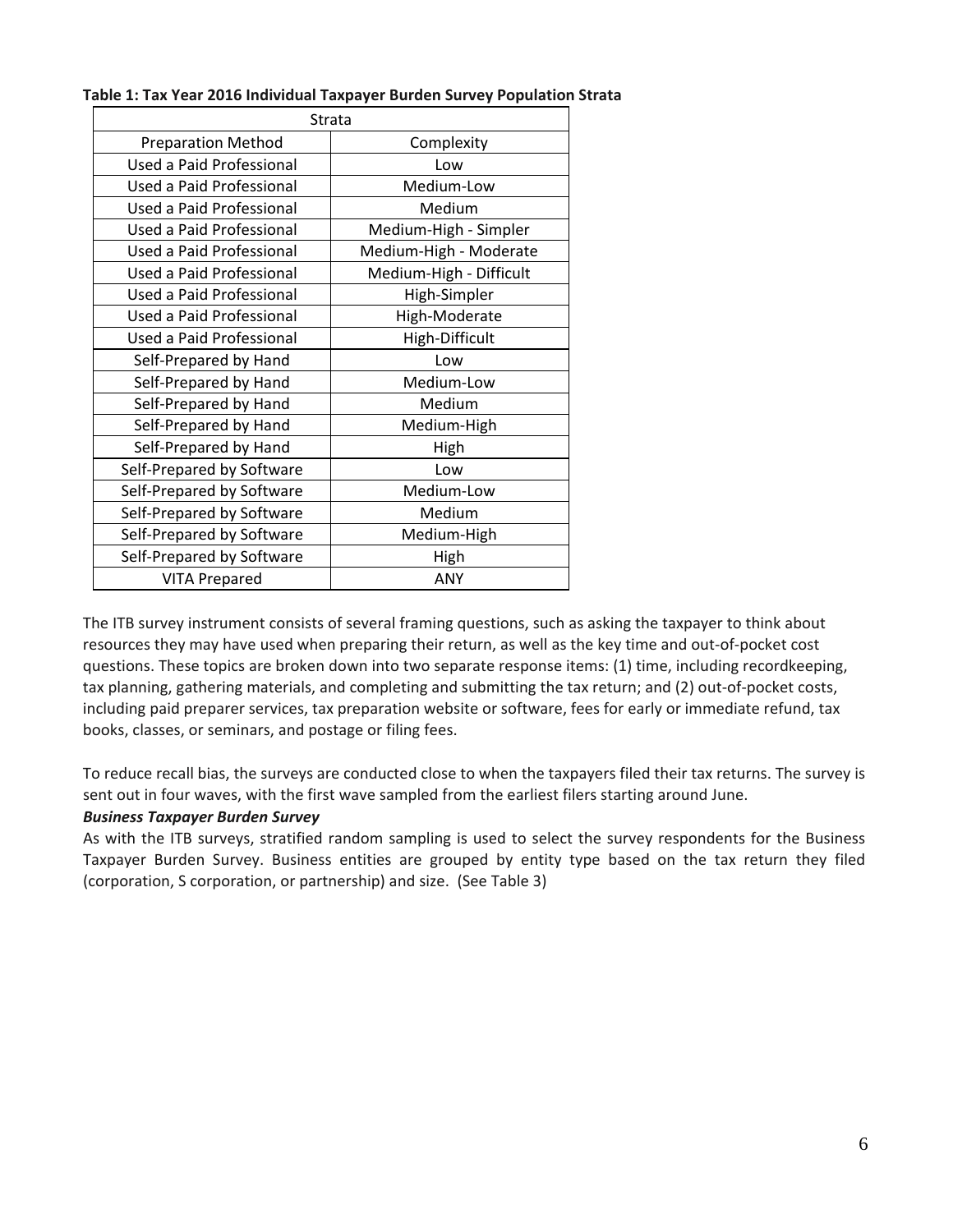|                |                    | Strata                                                 |  |
|----------------|--------------------|--------------------------------------------------------|--|
|                | Industry           | <b>Business Size</b>                                   |  |
|                | ANY                | No Business Activity                                   |  |
|                | <b>ANY</b>         | Assets Under 50k and Turnover Under 20k                |  |
|                | ANY                | Assets From 50k to 175k or Turnover From 20k to 70k    |  |
|                | <b>ANY</b>         | Assets From 175k to 500k or Turnover From 70k to 200k  |  |
|                | ANY                | Assets From 500k to 1.5M or Turnover From 200k to 600k |  |
| Form 1120      | ANY                | Assets From 1.5M to 5M or Turnover From 600k to 2M     |  |
|                | ANY                | Assets From 5M to 15M or Turnover From 2M to 6M        |  |
|                | <b>ANY</b>         | Assets From 15M to 50M or Turnover From 6M to 20M      |  |
|                | ANY                | Assets From 50M to 1000M or Turnover From 20M to 400M  |  |
|                | <b>ANY</b>         | Assets Over 1B or Turnover Over 400M                   |  |
|                | <b>ANY</b>         | No Business Activity                                   |  |
|                | <b>ANY</b>         | Assets Under 50k and Turnover Under 20k                |  |
|                | <b>ANY</b>         | Assets From 50k to 175k or Turnover From 20k to 70k    |  |
|                | <b>ANY</b>         | Assets From 175k to 500k or Turnover From 70k to 200k  |  |
|                | ANY                | Assets From 500k to 1.5M or Turnover From 200k to 600k |  |
|                | ANY                | Assets From 1.5M to 5M or Turnover From 600k to 2M     |  |
| Form 1120-S    | ANY                | Assets From 5M to 15M or Turnover From 2M to 6M        |  |
|                | <b>ANY</b>         | Assets From 15M to 50M or Turnover From 6M to 20M      |  |
|                | ANY                | Assets From 50M to 1000M or Turnover From 20M to 400M  |  |
|                | <b>ANY</b>         | Assets Over 1B or Turnover Over 400M                   |  |
|                | <b>ANY</b>         | No Business Activity                                   |  |
|                | Not Real Estate    | Assets Under 50k and Turnover Under 20k                |  |
|                | Not Real Estate    | Assets From 50k to 175k or Turnover From 20k to 70k    |  |
|                | Not Real Estate    | Assets From 175k to 500k or Turnover From 70k to 200k  |  |
|                | Not Real Estate    | Assets From 500k to 1.5M or Turnover From 200k to 600k |  |
|                | Not Real Estate    | Assets From 1.5M to 5M or Turnover From 600k to 2M     |  |
|                | Not Real Estate    | Assets From 5M to 15M or Turnover From 2M to 6M        |  |
|                | Not Real Estate    | Assets From 15M to 50M or Turnover From 6M to 20M      |  |
|                | Not Real Estate    | Assets From 50M to 1000M or Turnover From 20M to 400M  |  |
|                | Not Real Estate    | Assets Over 1B or Turnover Over 400M                   |  |
| Form 1065      | <b>Real Estate</b> | Assets Under 50k and Turnover Under 20k                |  |
|                | <b>Real Estate</b> | Assets From 50k to 175k or Turnover From 20k to 70k    |  |
|                | <b>Real Estate</b> | Assets From 175k to 500k or Turnover From 70k to 200k  |  |
|                | <b>Real Estate</b> | Assets From 500k to 1.5M or Turnover From 200k to 600k |  |
|                | <b>Real Estate</b> | Assets From 1.5M to 5M or Turnover From 600k to 2M     |  |
|                | <b>Real Estate</b> | Assets From 5M to 15M or Turnover From 2M to 6M        |  |
|                | <b>Real Estate</b> | Assets From 15M to 50M or Turnover From 6M to 20M      |  |
|                | <b>Real Estate</b> | Assets From 50M to 1000M or Turnover From 20M to 400M  |  |
|                | <b>Real Estate</b> | Assets Over 1B or Turnover Over 400M                   |  |
| Form 1120-L    | <b>ANY</b>         | <b>ANY</b>                                             |  |
| Form 1120-REIT | ANY                | <b>ANY</b>                                             |  |
| Form 1120-PC   | ANY                | ANY                                                    |  |
| Form 1120-F    | ANY                | <b>ANY</b>                                             |  |

### **Table 3: Tax Year 2016 Business Taxpayer Burden Survey Population Strata**

 Also similar to the ITB survey, the BTB survey instrument consists of framing questions to improve recall for the key time and out‐of‐pocket cost questions. The key time and out‐of‐pocket costs questions are also similar. Time‐related questions asked respondents to allocate their time burden across (1) tax compliance activities (such as recordkeeping, tax planning, calculating payroll taxes, and completing and submitting the federal income tax return) and (2) the type of employee (owners, executives, clerical, and other) performing those activities. Cost‐related questions include fees paid to external service providers for tax and tax‐related services, the cost of tax‐related software, and the amount spent on other tax‐related activities (copies of tax returns, postage, etc.). Survey fielding is also conducted close to when the taxpayers filed their tax returns to reduce recall bias.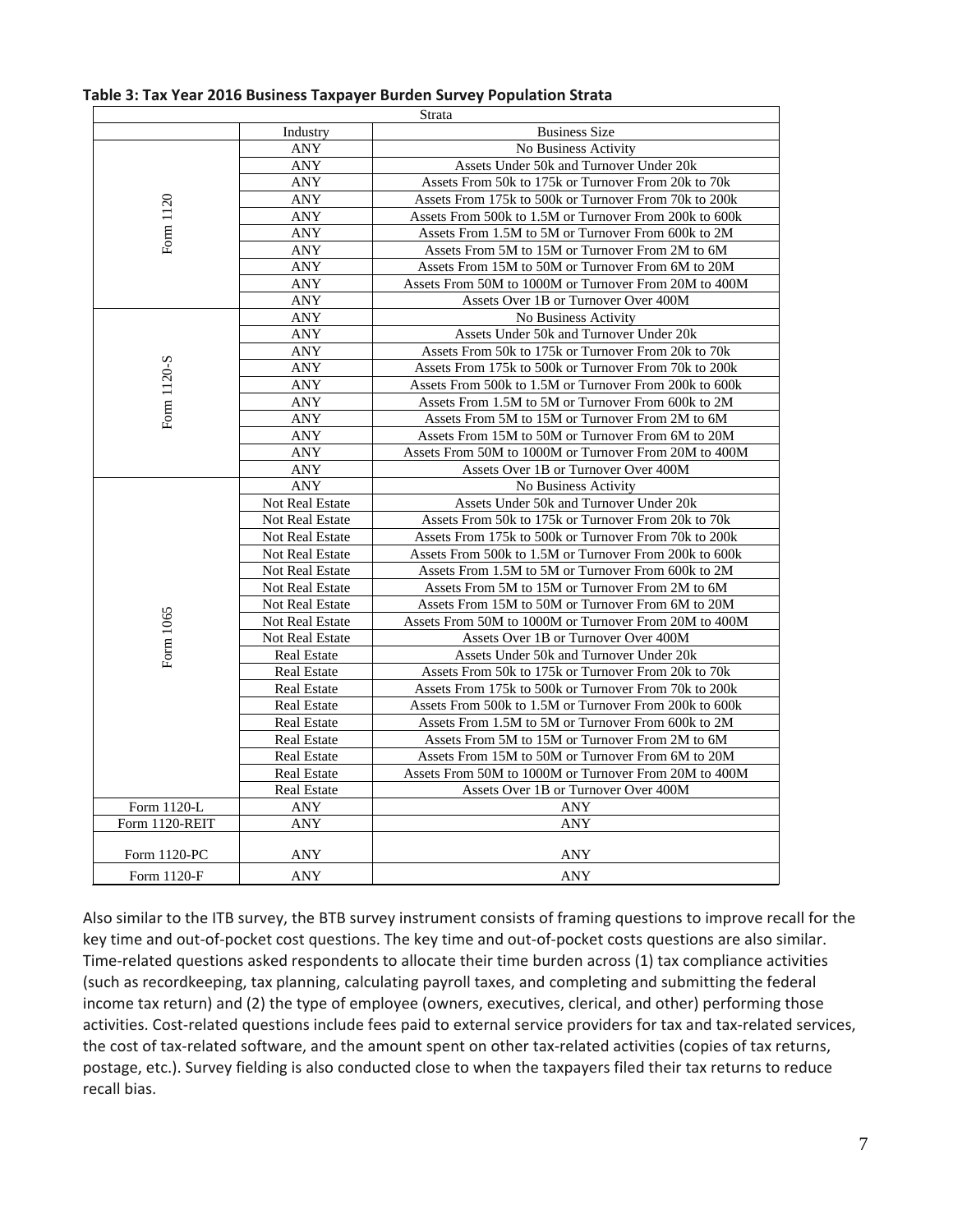To take into account likely pay rate differences within and across firms, the Business Taxpayer Burden Survey asks respondents to report the average hour weighted hourly cost for the Form W‐2 employees spending their work hours completing the federal income tax requirements. This measure can be used to help determine the monetary costs of the time spent by firms complying with federal income tax requirements.

# *Building an Improved Model*

 The IRS Taxpayer Burden Model (TBM) was developed with oversight from the Department of Treasury Office of Tax Analysis, OMB, and GAO. It was first used to provide the PRA estimate for individual tax compliance burden in 2005. The TBM was updated to its current form in 2010, following the methodology in Contos et al. (2009a)<sup>9</sup> and Contos et al. (2009b) $^{10}$ , which modeled the compliance burden of small businesses.

 The current TBM uses a log‐linear specification in which the logarithm of the burden is linearly related to a set of explanatory variables, described in further detail in Contos, et al.  $(2010)^{11}$ . The dependent variable is based on survey responses and is defined as the logarithm of total pre‐filing and filing compliance costs — that is, the monetized time and money taxpayers spend to comply with federal tax laws.

The coefficients for the Individual Taxpayer Burden Model are shown in Table 2.

The most unique aspect of modeling compliance burden is the need to control for the type and volume of activities performed by taxpayers to meet their federal tax obligations. As a proxy for the volume of activities, we use the money amounts reported by each taxpayer for that item. This is based on the assumption that a larger dollar amount reported for a tax item is associated with more activity related to that item.

| Table 2                                               |
|-------------------------------------------------------|
| <b>Individual Taxpayer Regression Variables</b>       |
| Intercept                                             |
| Ln(Modified Positive Income)                          |
| Ln(Modified Positive Income) and Paid Prepared Return |
| Low Complexity                                        |
| <b>Medium Complexity</b>                              |
| <b>High Complexity</b>                                |
| Ln(Line Count of Self Prepared Return)                |
| Ln(Line Count of Software Prepared Return)            |
| Ln(Line Count of Paid Prepared Return)                |
| Paid Prepared Return                                  |
| Software Prepared return                              |

 *2795. Winter Simulation Conference.* http://informs‐[sim.org/wsc09popers/prog09soc.html](http://informs%E2%80%90sim.org/wsc09popers/prog09soc.html) *(last accessed 04/05/2018).* <sup>9</sup> Contos, George, Ardeshir Eftekaharzadeh, Brian Erard, John Gutyon, and Scott Stilmar, 2009a. "Econometric Simulation of the Income Tax Compliance Process for Small Business." In *Proceedings of the 2009 Winter Simulation Conference, 2762‐* <sup>10</sup> Contos, George, John Guyton, Patrick Langetieg, and Susan Nelson, 2009b. "Taxpayer Compliance Costs For Small Businesses: Evidence From Corporations, Partnerships, and Sole Proprietorships." In *Proceedings of the One Hundred Second Annual Conference on Taxation,* 50‐59. National Tax Association, Washington, DC.

<sup>&</sup>lt;sup>11</sup> Contos, George, John Guyton, Patrick Langetieg, and Melissa Vigil, 2010. "individual Taxpayer Compliance Burden: The Role of Assisted Methods in Taxpayer Response to Increasing Complexity." In *Proceedings of the 2100 IRS Research Conference*, 191‐220. Internal Revenue Service, Washington, DC.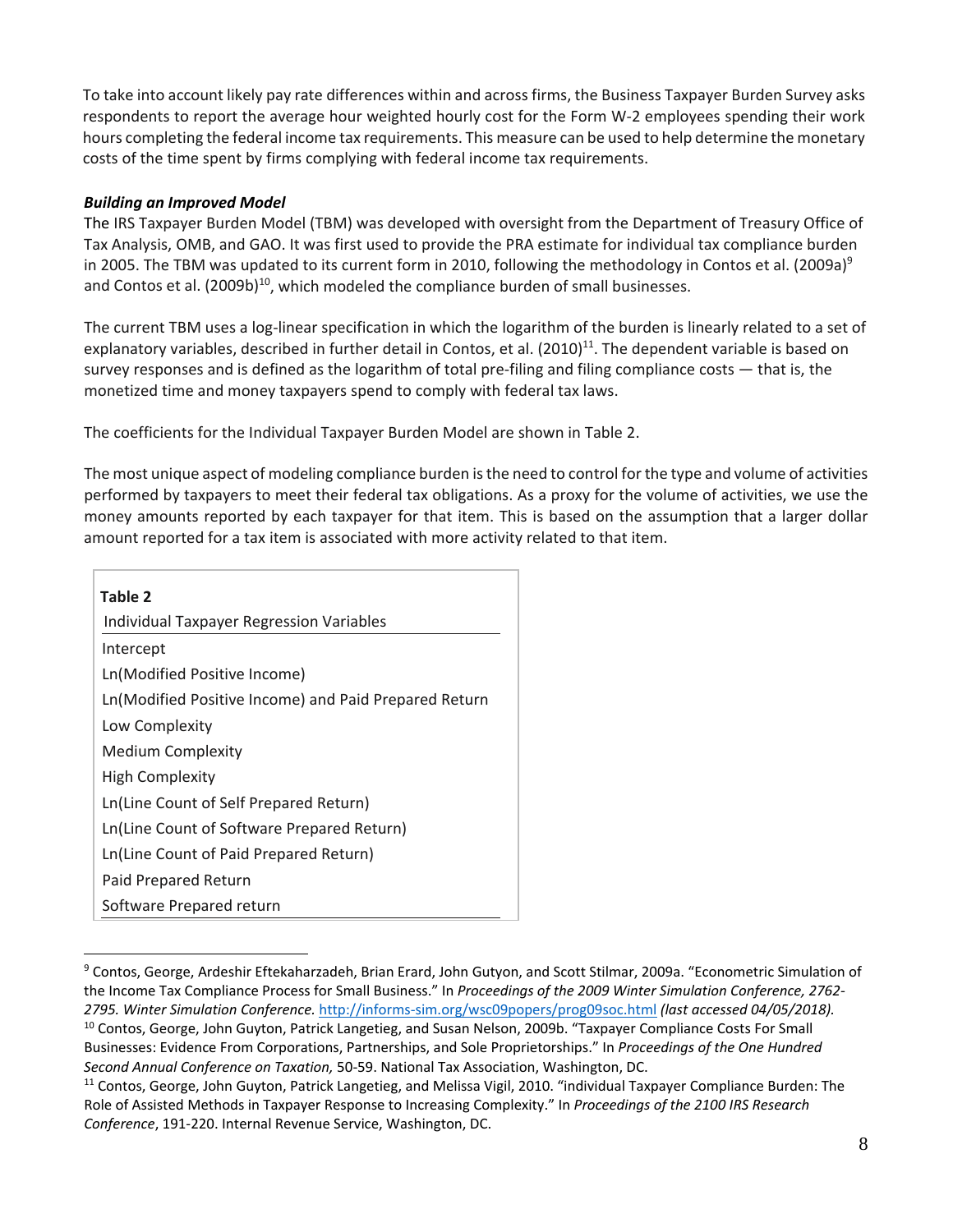Each tax item from the primary forms and schedules is rated as "Low," "Medium," or "High," assuming that burden increases as a function of both the type of tax‐related activities completed by the taxpayer as well as the volume completed. For example, if an individual completes an additional tax item one year, holding all else constant, compliance burden should increase because the taxpayer will have adjusted his recordkeeping, familiarized himself with the relevant taxpayer instructions, or perhaps paid higher preparation fees. The Low, Medium, and High Complexity coefficients are the logarithms of the sums of all the values on lines categorized as having the corresponding complexity. Based on these coefficients, an additional dollar of activity in the high category will increase burden more than an additional dollar in medium and low.

 Dummy variables are included to measure the effect of preparation method on compliance burden when self‐ preparation is the reference category. The remaining preparation categories represent paid and software preparation. The coefficients for the preparation dummies are positive because fixed costs are associated with using assisted methods.

 The trade‐off for additional tax preparation costs is a reduction in the amount of time it would have taken a taxpayer to research and complete the tax return unassisted. In addition to preparation of their tax returns, taxpayers may also receive tax‐planning advice and can be reasonably assured that they receive all of the tax benefits to which they are entitled. Taxpayers may also benefit from representation in the event they are contacted by the IRS about their tax return.

 To control for the efficiency gains associated with hiring a paid professional, we include in the specification an interaction term between the dummy variable for paid preparation and the logarithm of modified positive income (MPI.) This interaction term takes into account the lower marginal compliance costs associated with using a paid preparer. To control for additional efficiency gains associated with hiring a paid professional or using software, we include three line‐count variables that reflect the difference in salience of inapplicable tax rules conditional on the taxpayer's preparation method.

The coefficients for the Business Taxpayer Burden Model are shown in Table 4.

## **Table 4**

Business Taxpayer Regression Variables

 Intercept No Assets Indicator No Receipts Indicator Partnership Indicator Self‐Prepared Indicator Industry Controls Ln(Total Assets) Ln(Total Receipts) Low Complexity High Complexity No Complexity S Corporation Indicator Positive Tax Liability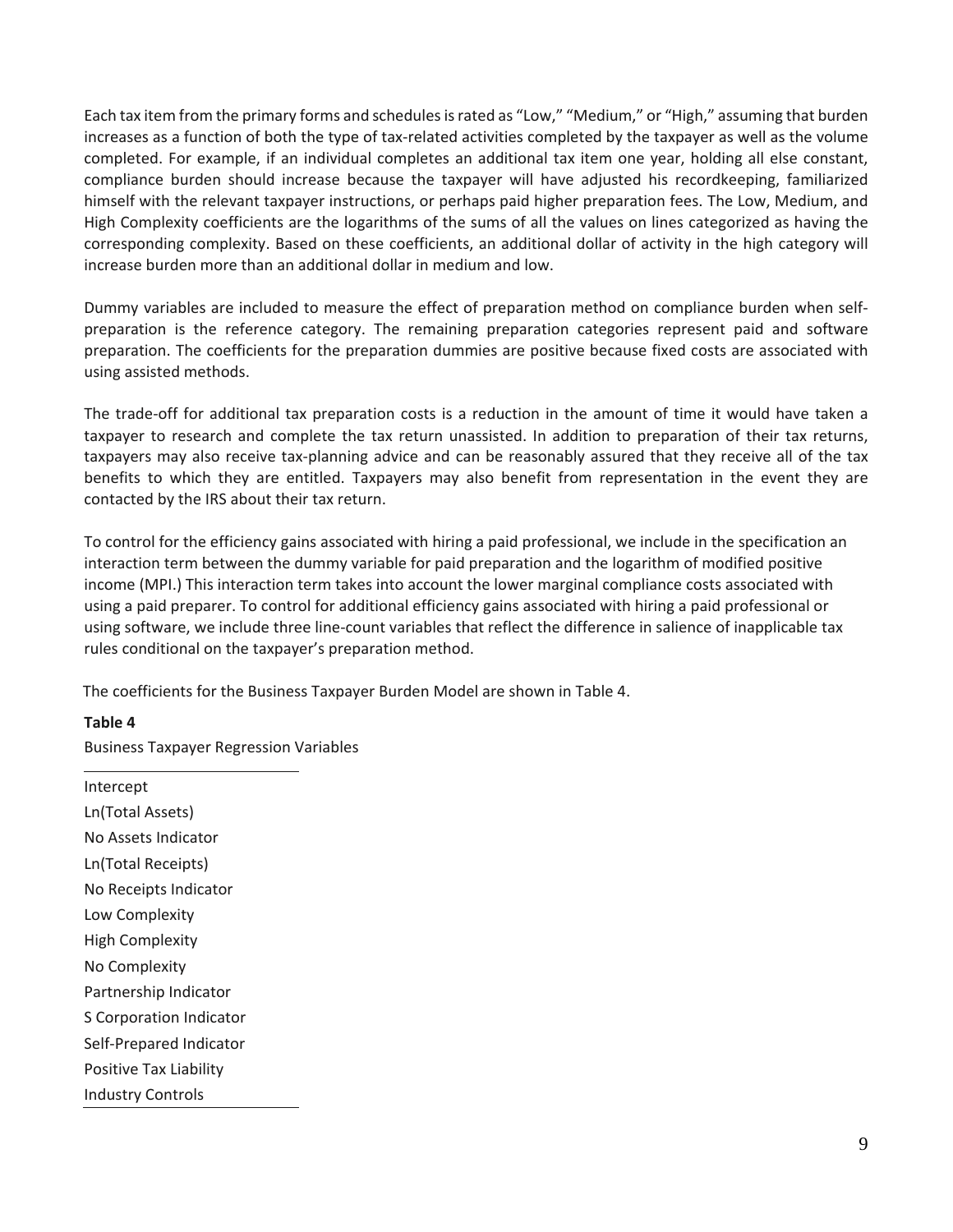The dependent variable is the logarithm of total monetized compliance costs. Independent variables include the logarithms of total assets, total receipts, and the sum of dollars reported for line items requiring either very little or conversely significant tax‐specific recordkeeping. Dummy variables for organizational form, industry, and use of a paid tax return preparer are also included. Controlling for both assets and total receipts provides a better fit across a range of types and sizes of businesses. Dummy variables are used for cases where either assets or receipts are not reported.

 The methodology used to develop the ITB and BTB regression specifications provides a framework that enables the IRS to simulate the impact of changes to the underlying filing requirements that were captured by the surveys. This capability enables the IRS to use the TBM parameters in conjunction with administrative data to predict the impact of a changing filing requirement environment.

### **IV.How the Taxpayer Burden Model is Used**

# *Reporting for PRA*

 Under the ADL method, tax compliance burden is estimated for each separate form, regardless of its relationship to other forms. Burden estimation calculations for many forms are still calculated using the ADL Model. Illustration 1 provides an example of burden reporting under the ADL method.

## **Illustration 1. Example of PRA Reporting Using the ADL Method – TY 2004 Form 1040**

#### **Estimated Preparation Time**

| The estimated average times are: |                |                                             | The time needed to complete and file Form 1040, its schedules, and accompanying worksheets will vary depending on individual circumstances. |                                                                  |                 |
|----------------------------------|----------------|---------------------------------------------|---------------------------------------------------------------------------------------------------------------------------------------------|------------------------------------------------------------------|-----------------|
| Form                             | Recordkeeping  | Learning<br>about<br>the law or<br>the form | Preparing<br>the form                                                                                                                       | Copying,<br>assembling,<br>and sending<br>the form<br>to the IRS | <b>Totals</b>   |
| Form 1040                        | 2 hr., 46 min. | 3 hr., 58 min.                              | 6 hr., 17 min.                                                                                                                              | 34 min.                                                          | 13 hr., 35 min. |
| Sch. A                           | 3 hr., 4 min.  | 39 min.                                     | 1 hr., 34 min.                                                                                                                              | 20 min.                                                          | 5 hr., 37 min.  |
| Sch. B                           | 33 min.        | 8 min.                                      | $25$ min.                                                                                                                                   | 20 min.                                                          | 1 hr., 26 min.  |
| Sch. C                           | 6 hr., 4 min.  | 1 hr., 51 min.                              | 2 hr., 19 min.                                                                                                                              | 41 min.                                                          | 10 hr., 55 min. |
| Sch. C-EZ                        | 45 min.        | $3$ min.                                    | 35 min.                                                                                                                                     | 20 min.                                                          | 1 hr., 43 min.  |
| Sch. D                           | 55 min.        | 2 hr., 30 min.                              | 2 hr., 18 min.                                                                                                                              | 27 min.                                                          | 6 hr., 10 min.  |
| Sch. D-1                         | 13 min.        | $1$ min.                                    | $11$ min.                                                                                                                                   | 34 min.                                                          | 59 min.         |
| Sch. E                           | 3 hr.          | 1 hr., 13 min.                              | 1 hr., 27 min.                                                                                                                              | 34 min.                                                          | 6 hr., 14 min.  |
| Sch. EIC                         | .              | $1$ min.                                    | 13 min.                                                                                                                                     | 20 min.                                                          | 34 min.         |
| Sch. F:                          |                |                                             |                                                                                                                                             |                                                                  |                 |
| Cash Method                      | 3 hr., 29 min. | 36 min.                                     | 1 hr., 27 min.                                                                                                                              | 20 min.                                                          | 5 hr., 52 min.  |
| Accrual Method                   | 3 hr., 36 min. | 26 min.                                     | 1 hr., 25 min.                                                                                                                              | 20 min.                                                          | 5 hr., 47 min.  |
| Sch. H                           | 1 hr., 38 min. | 30 min.                                     | 53 min.                                                                                                                                     | 34 min.                                                          | 3 hr., 35 min.  |
| Sch. J                           | 19 min.        | 13 min.                                     | 2 hr., 16 min.                                                                                                                              | 20 min.                                                          | 3 hr., 8 min.   |
| Sch. R                           | 19 min.        | 16 min.                                     | 35 min.                                                                                                                                     | 34 min.                                                          | 1 hr., 44 min.  |
| Sch. SE:                         |                |                                             |                                                                                                                                             |                                                                  |                 |
| Short                            | 13 min.        | 14 min.                                     | 13 min.                                                                                                                                     | 13 min.                                                          | 53 min.         |
| Long                             | 26 min.        | 20 min.                                     | 35 min.                                                                                                                                     | 20 min.                                                          | 1 hr., 41 min.  |

Source: TY 2004 Form 1040 instructions, page 75, available at [https://www.irs.gov/pub/irs](https://www.irs.gov/pub/irs%E2%80%90prior/i1040gi%E2%80%90%E2%80%902004.pdf)-prior/i1040gi--2004.pdf. Last accessed 10/24/2017.

 The RAAS method was first used to estimate the tax compliance burden for individual taxpayers in 2005. With this change, compliance burden for individuals is now reported by the main form filed (Form 1040, 1040‐A, or 1040‐EZ), with time categories that are more relevant to today's tax return preparation experience (see Illustration 2). In addition, the estimated average monetary cost of tax compliance is also provided. Because self‐employed taxpayers generally incur substantially higher burden than other taxpayers, the average burden is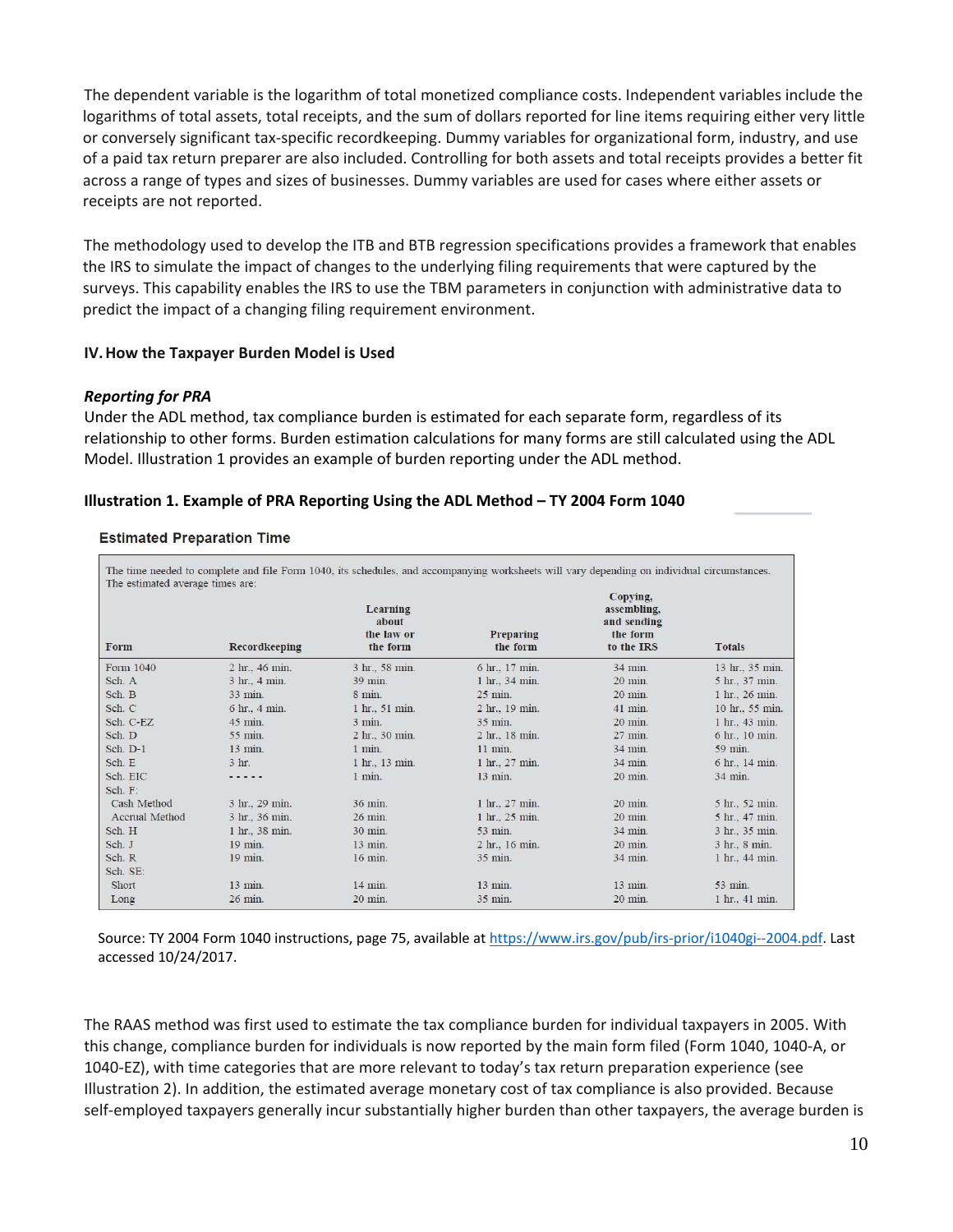broken out by business and non‐business taxpayers. An example of the updated reporting format is shown in Illustration 2.

# **Illustration 2: Example of PRA Reporting Using the RAAS Taxpayer Burden Model**

|                                                         |                                 | <b>Average Burden</b>       |                          |                        |                                                       |              |                     |
|---------------------------------------------------------|---------------------------------|-----------------------------|--------------------------|------------------------|-------------------------------------------------------|--------------|---------------------|
| <b>Primary Form Filed or</b><br><b>Type of Taxpayer</b> | <b>Percentage</b><br>of Returns | <b>Average Time (Hours)</b> |                          |                        |                                                       |              | <b>Average</b>      |
|                                                         |                                 | <b>Total</b><br>Time*       | Record<br><b>Keeping</b> | Tax<br><b>Planning</b> | Form<br><b>Completion</b><br>and<br><b>Submission</b> | All<br>Other | Cost<br>(Dollars)** |
| All taxpayers<br>Primary forms filed                    | 100                             | 13                          | 6                        |                        | 4                                                     |              | \$210               |
| $1040$                                                  | 69                              | 15                          |                          |                        | 4                                                     |              | 280                 |
| $1040A$                                                 | 19                              | 8                           |                          |                        |                                                       |              | 90                  |
| $1040EZ$                                                | 12                              |                             |                          | ***                    |                                                       |              | 40                  |
| Type of taxpayer                                        |                                 |                             |                          |                        |                                                       |              |                     |
| Nonbusiness****                                         | 70                              | 9                           |                          |                        | 3                                                     |              | 120                 |
| Business****<br>and a state of the                      | 30                              | 22                          | 12                       |                        |                                                       |              | 430                 |

# **Estimated Average Taxpayer Burden for Individuals by Activity**

\*Detail may not add to total time due to rounding.

\*\*Dollars rounded to the nearest \$10.

\*\*\* Rounds to less than one hour.

\*\*\*\* You are considered a "business" filer if you file one or more of the following with Form 1040: Schedule C, C-EZ, E, or F or Form 2106 or 2106-EZ. You are considered a "nonbusiness" filer if you do not file any of those schedules or forms with Form 1040 or if you file Form 1040A or 1040EZ.

Source: Tax Year 2016 Form 1040 Instructions, page 100, available at [https://www.irs.gov/pub/irs](https://www.irs.gov/pub/irs%E2%80%90prior/i1040gi%E2%80%90%E2%80%902016.pdf)‐prior/i1040gi‐‐2016.pdf

## *Beyond PRA*

 The benefits of estimating tax compliance burden go far beyond being able to meet the requirements of the Paperwork Reduction Act. It helps the IRS support or achieve several important goals:

- Fulfill its mission to provide top quality service to taxpayers.
- Better understand taxpayer time and out-of-pocket cost burden.
- Improve the accuracy and comparability of the information collection budget estimates it provides under the Paperwork Reduction Act (44 U.S.C. 3501 et seq.).
- Provide data to be used in micro-simulation models to allow estimation of the impact of proposed legislation on tax compliance burden before the legislation is enacted.
- Support ongoing analysis of the role of compliance costs in influencing taxpayer behavior and identifying taxpayer needs.
- Provide information to the Executives and Operating Divisions for assessing the impact of programs on tax compliance burden.
- Support the Operating Divisions and IRS executives in their efforts to identify and implement burden reduction initiatives.
- Support tax analysis in the Treasury Department Offices.
- Assist the IRS in evaluating the effectiveness and associated impact on taxpayer costs and behavior of IRS initiatives.

 IRS employees who are responsible for implementing programs, policies, and procedures that impact taxpayers perform a burden risk evaluation during the initial implementation phase or when changes are being considered. This evaluation is used in conjunction with other business metrics to guide decision making. In keeping with a balanced measures approach, tax compliance burden reduction is not considered in isolation. It is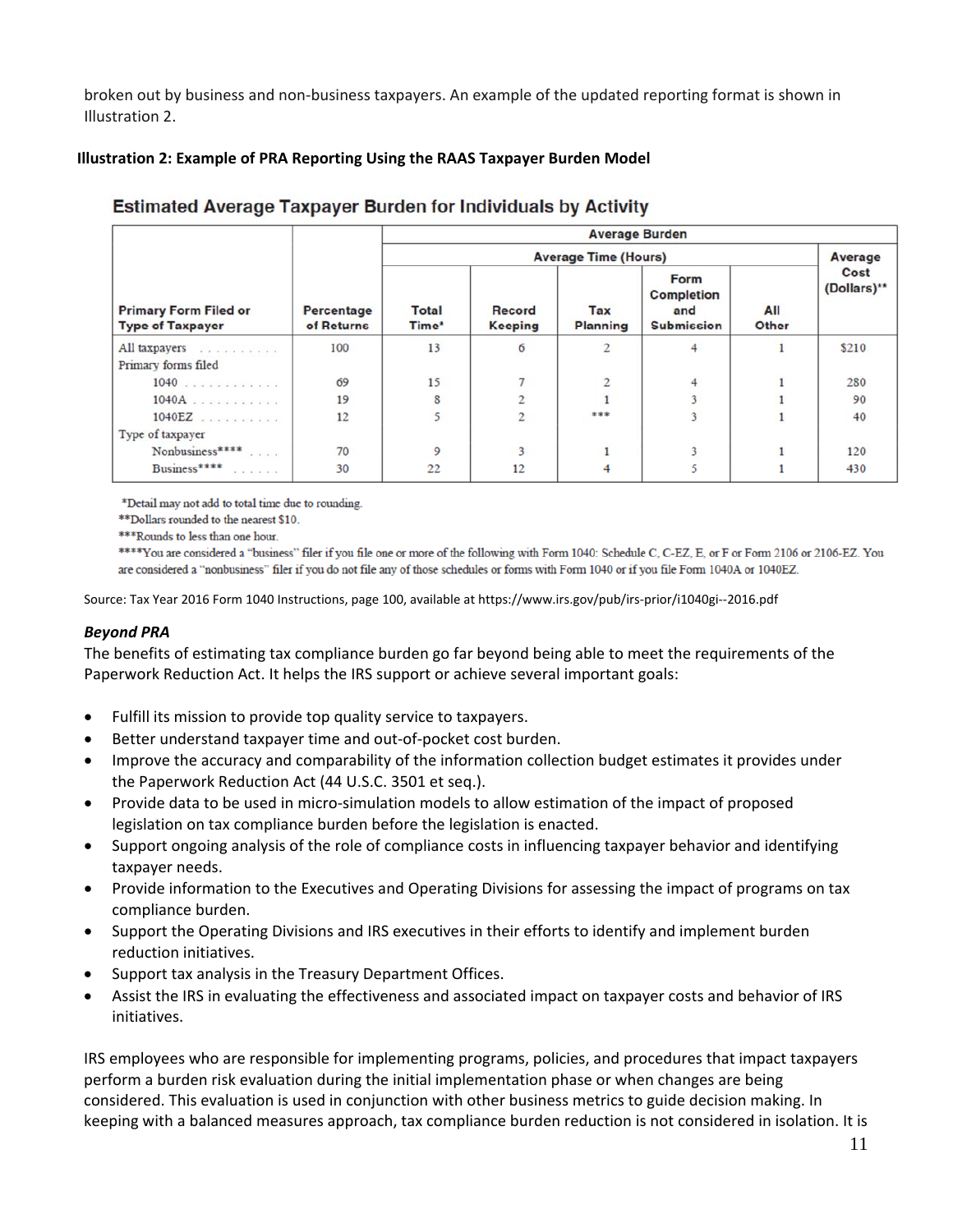viewed as a component of customer service/satisfaction and is balanced with compliance. By weighing these two components and the number of taxpayers impacted, the IRS can ensure that unnecessary tax compliance burden is addressed and that tax compliance is not jeopardized.

# *Individual Compliance Costs by Major Segments of the Tax code*

 One might think that the myriad of tax deductions and credits available to individuals would contribute to the bulk of the complexity faced by these taxpayers. However, as shown in Chart 1, the elements of the tax law that deal solely with reporting income (before claiming any deductions or credits) comprise more than half of individual tax compliance burden.

 The pie chart was created by estimating the ITB model before and after removing each reporting item segment. The order in which segments were removed was based on line item dependencies, generally following the reverse order of line items reported on Form 1040.

 We found that over half of the individual income tax compliance costs are associated with reporting and substantiating income, even for taxpayers with relatively simple sources of income. Taxpayers with simpler sources of income also tend to have fairly simple deductions and credits, or none at all. Note that this analysis only considers the cost to the taxpayer. If we were to consider the costs of issuing information returns such as Forms W‐2 and 1099, the overall share of income tax compliance costs would be even more heavily weighted towards reporting and substantiating income.



 **Chart 1: Individual Income Tax Compliance Costs by Reporting Activity, 2018**

 Note: Tax Year 2010. The cost of reporting the self‐employment tax deduction is included in the Other taxes. Source: IRS Office of Research, Analysis, and Statistics, 01/02/2013

 One limitation of the measurement methodology shown in Chart 1 is that it ignores the impact that complexity has on what taxpayers choose *not* to do because it is too burdensome, such as choosing not to keep records necessary to claim a tax benefit or even not to comply with certain reporting requirements. Also, we recognize that we may undervalue self‐employed taxpayers' time, given that net self‐employment income may not properly reflect the opportunity cost of starting a new business or the complexity associated with deductions that offset the business's income.

## **V. Administrative Burden**

 The Paperwork Reduction Act also requires federal agencies to provide the annualized administrative costs incurred by the Federal government to collect information. These costs include personnel work hours, operational expenses (such as equipment, overhead, printing, and support staff), and any other expense that would not have been incurred without this collection of information.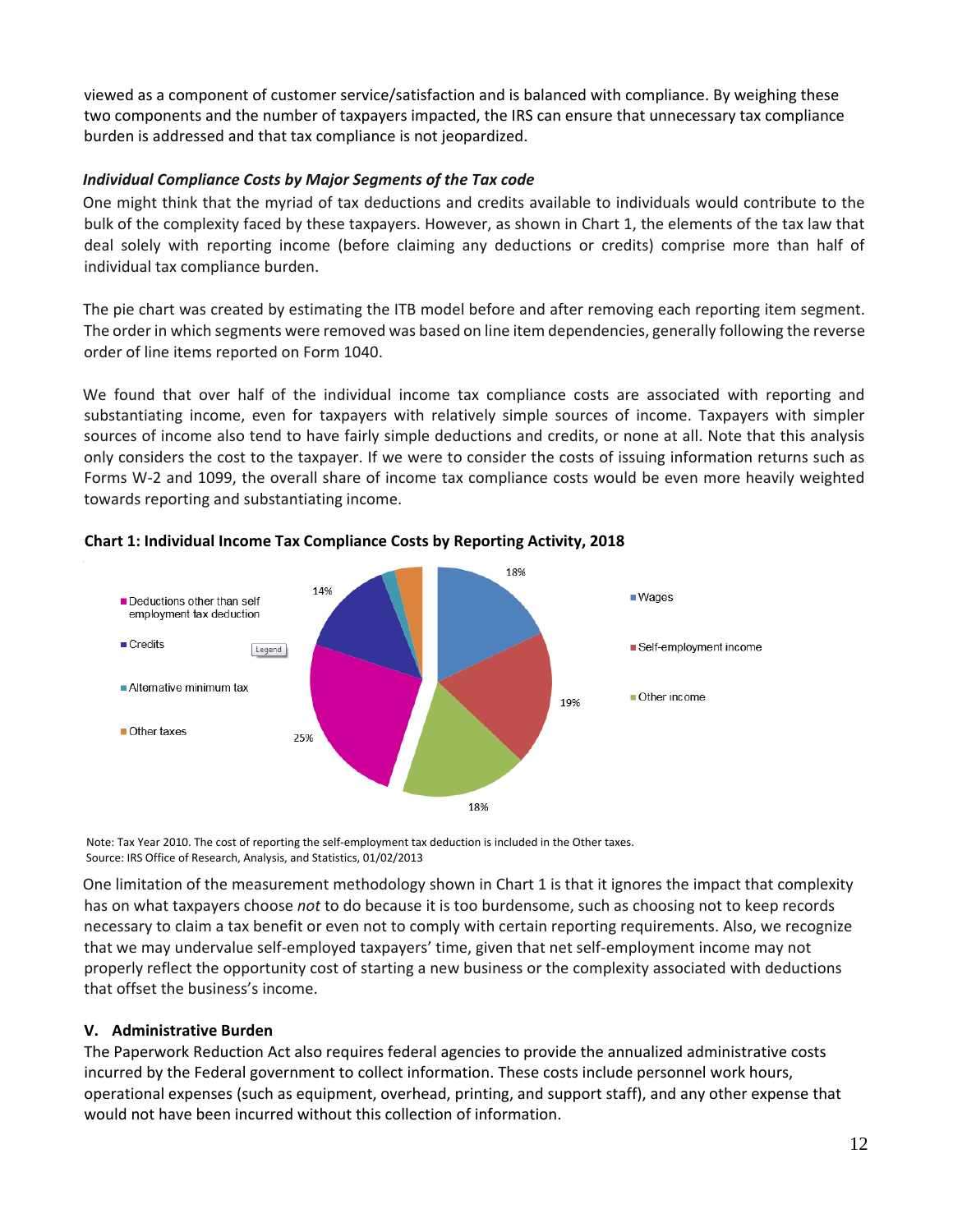IRS work is unique compared to other agencies in that it is driven by the tax laws passed by Congress. The IRS develops regulations that define the information collection process and creates the collection instruments (tax forms). The tax forms streamline the tax reporting requirements.

 The IRS Special Service Section in Wage and Investment Tax Forms and Publications (TF&P) Division is responsible for service‐wide PRA compliance. In most agencies, the PRA program is managed at a much higher level organizationally thereby providing data access and an enterprise view of efforts across the agency. While Special Services Branch performs the same tasks, this sometimes presents special challenges when gathering cost information from all the contributing units and processing the requests for information. This coupled with the complexity of the calculation and the fact that data is not gathered in this manner across the Service made an accurate cost estimates difficult to develop.

 Until recently, the Internal Revenue Service did not provide the government cost estimates with its Information Collection Requests because the IRS had not developed a model to determine level of effort and cost. It is the intent of Internal Revenue Service (IRS) to address this situation to improve transparency and be in full compliance of the Paperwork Reduction Act.

# *Methodology*

 To devise a methodology that accurately addresses the requirements of the PRA, the technical staff from Tax Forms and Publications responsible for the PRA collaborated with the IRS's Central Finance Office (CFO) and RAAS to develop a sound methodology as outlined below. Government costs were separated into three cost areas: Form development, printing and distribution for forms and downstream impacts associated with form development.

 For Form Development, the key variables are the job series of the staff performing the work, the percentage of time the task was completed, and the source of cost data. This method was repeated for printing and distribution costs and in addition we identified the costs for printing and distribution for each form

 Downstream costs were identified as aggregated costs of all support functions as allocated to each function performing tasks in form development and printing and distribution.

| <b>Category</b>                  | <b>Functions</b>                                                                                                                                                                     | <i>*Source</i>                                   |
|----------------------------------|--------------------------------------------------------------------------------------------------------------------------------------------------------------------------------------|--------------------------------------------------|
| <b>Form Development</b>          | TFP: Tax Law Specialists, Reviewers,<br><b>Technical Leads, Management</b><br><b>Publishing: Composition Specialist,</b><br>Webmasters, Management<br>Chief Counsel: Attorneys (10%) | Data from CFO, IFS                               |
| <b>Printing and Distribution</b> | Distribution: NDC Staff and HQ<br>forecasting analysts<br><b>Publishing: Contract information</b>                                                                                    | Data from CFO, IFS,<br>Printing and Distribution |
| <b>Downstream Impacts</b>        | Aggregated costs of all support<br>functions as allocated to functions<br>above                                                                                                      | Data from CFO, IFS                               |
|                                  |                                                                                                                                                                                      |                                                  |

## **Total Government Cost Estimate**

\*\* CFO will provide aggregate data for developing products beginning to end to be used in our weighted **model**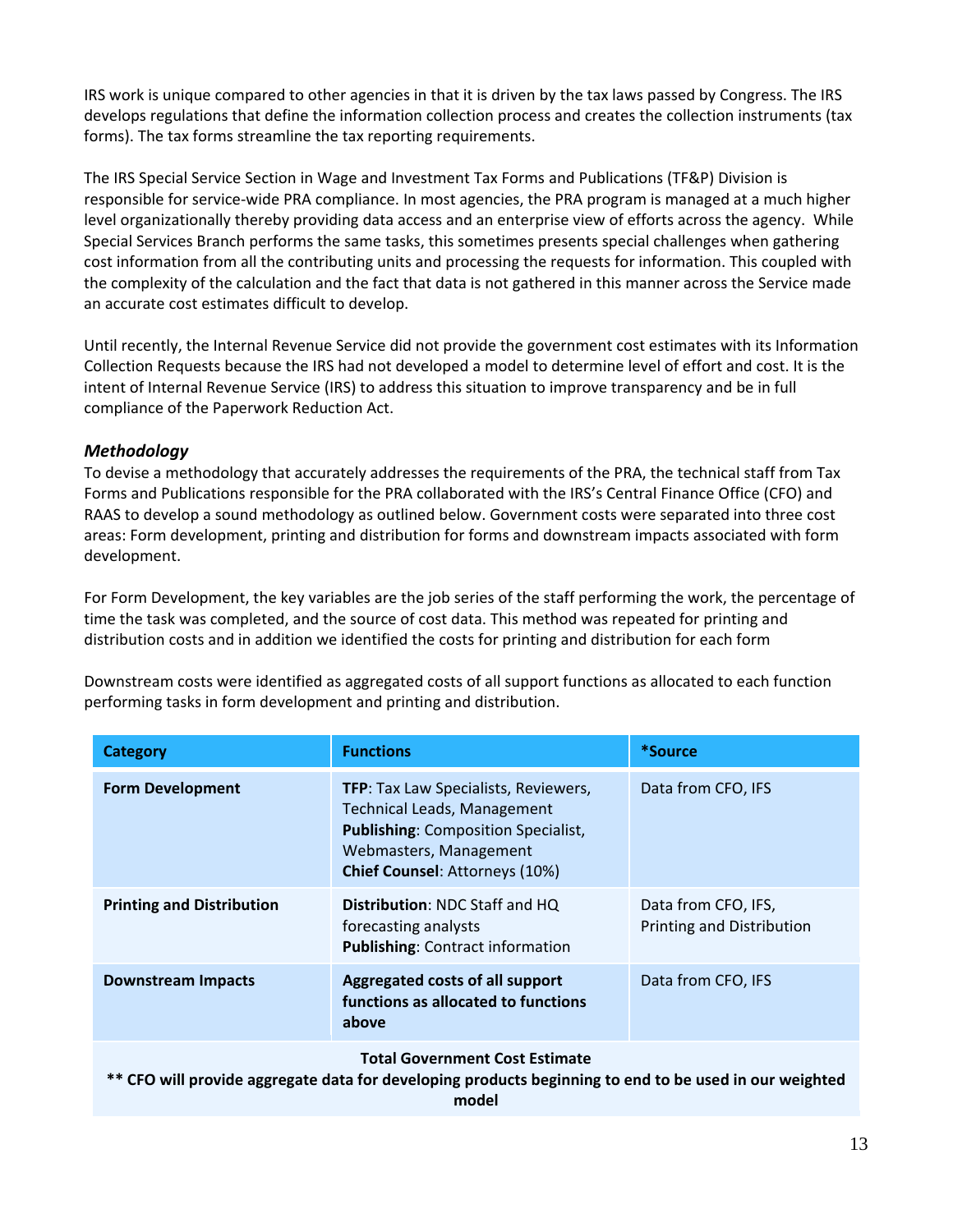Once costs areas were identified, a weighted factor was created to determine a per‐product cost. Each product was assigned a weighted number. All aggregated costs for allocable costs for form development and downstream impacts are applied to each product in the ratio of the products weighted number to the total of all products' weighted number. The results were modified to take into account the amount of work required based on whether the document is a publication, form instructions, a tax form, etc. The weighted number for a product is determined as follows:

- 1. Number of pages in the product multiplied by adjustment factors below.
- 2. Forms' page count is deemed to be 50 because of the WRNs and other work involved per page of a form; Instructions' page counts are multiplied by 2; Publications and other products are not adjusted (multiplied by 1).
- 3. Annual and quarterly products are multiplied by 3; Continuous use products are multiplied by 1 since they aren't revised as often.
- 4. Products with TFP Signoff level that is at the branch level are multiplied by 1.3; those less complicated products for which the reviewer has the final signoff are multiplied by 1. Those reviewed at the Branch level are more complicated thus requiring the extra review.
- 5. Critical products, CIFS and CTB, are multiplied by 1.3 (all others multiplied by 1) due to the extra management and other work required.
- 6. Form 1040 and Instructions weights are doubled due to the extra work involved.

 Note: The relative weighted factors for each product were developed based on the metadata available for each product and historical knowledge of the impact on workload of each piece of metadata as described above using over 20 years of subject matter expertise.

## **VI. Burden Estimate Transition**

 At the request of the OMB Office of Information and Regulatory Affairs, W&I's Tax Forms and Publications team and RAAS has implemented a five‐year plan to transition the tax compliance burden estimation method for all tax forms and regulations to the preferred RAAS method. Doing so will allow IRS to consolidate 707 OMB control numbers into as few as nine taxpayer‐centric segments, including the individual taxpayer and business entity taxpayer segments that have already been transitioned. One additional control number may be needed for information collections that don't fit elsewhere.

 Forms that are used solely by one type of taxpayer (e.g., Form 1040 is filed only by individual taxpayers) will be included in the OMB data collection for that segment. Forms that are used by more than one type of taxpayer will be consolidated into the OMB number of the segment whose taxpayers incur most of the annual compliance burden. The same process will be used to consolidate the related regulations.

 *Important:* Because the RAAS burden method takes into account the tax compliance burden incurred on the returns that are actually filed, it automatically considers all of the forms and schedules used by a given segment and all of the underlying regulations that apply, regardless of the OMB number to which a form or regulation is assigned.

 To complete the burden estimation transition work, RAAS must gather the burden data from the relevant taxpayers, analyze that data and the matched administrative data, and develop and test the related modeling capability. As each transition occurs, the Federal Register Notice will include information about the transition and list the forms, schedules, and regulations that are included in the resulting consolidated segment.

Table 5: Schedule of Planned Burden Estimate Transition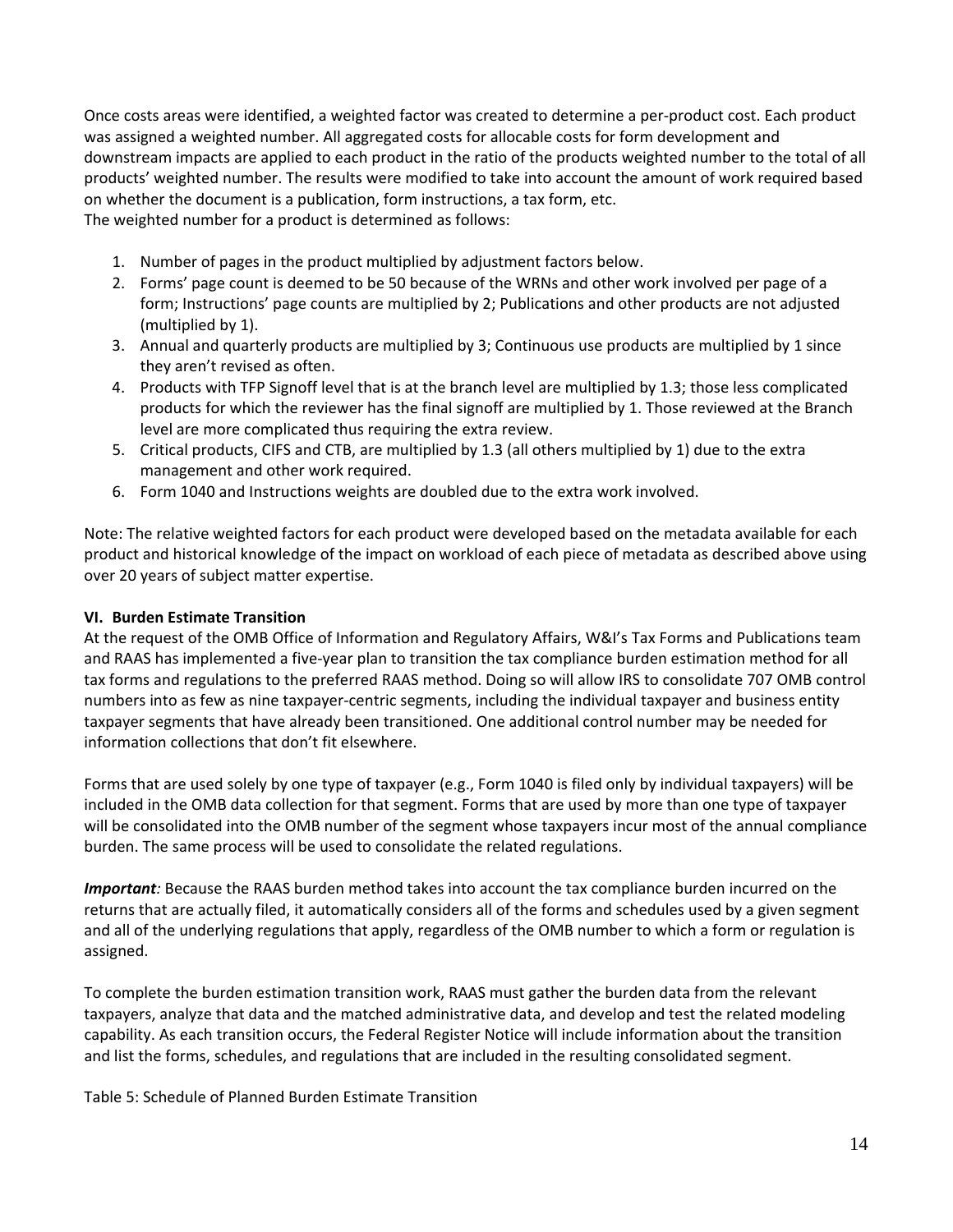|                                   | Fiscal Year of | Consolidated |
|-----------------------------------|----------------|--------------|
|                                   | Transition     | OMB#         |
| <b>Individual Taxpayers</b>       | 2005*          | 1545-0074    |
| <b>Business Entities</b>          | 2014*          | 1545-0123    |
| <b>Tax-Exempt Entities</b>        | 2018           | 1545-0047    |
| Employer                          | 2018           | 1545-0029    |
| <b>Information Return Issuers</b> | 2018           | 1545-0008    |
| Trust and Estate Income Tax       | 2020           | 1545-0092    |
| Transfer Taxes (Estate and Gift)  | 2021           | 1545-0015    |
| <b>Pension Plans</b>              | 2021           | 1545-0197    |
| <b>Excise Taxes</b>               | 2022           | 1545-0023    |
| Reserved                          | 2022           | TRD          |

\*Completed

 In addition to transitioning all tax compliance estimates to the RAAS method, the IRS will begin reporting the administrative burden associated with each burden information collection. Doing so will help make the total cost of tax compliance transparent to taxpayers and policy makers.

## **VII. Summary**

 Unlike other Federal information collection burden, tax compliance burden is imposed by legislation created and passed into law by Congress. The Internal Revenue Service is tasked with administering and enforcing these law, taking tradeoffs between burden imposition and revenue protection into consideration. Although the IRS is required to estimate and report tax compliance burden, the benefits of doing so go far beyond complying with the Paperwork Reduction Act.

 Through tax compliance burden research conducted by the IRS Research, Applied Analytics, and Statistics department, with guidance from OMB, W&I's Tax Forms & Publications group, the Treasury Office of Tax Analysis, and input from other internal and external stakeholders, the IRS is better able to understand the drivers of compliance burden as well as how changes in tax law and IRS administrative processes impact burden. It also allows the IRS to estimate tax compliance burden based on a taxpayer‐centric view of the time and money taxpayers spend to comply with their federal income tax filing requirements, amend a return, or resolve an issue with a return. Taxpayer burden surveys ensure that the Taxpayer Burden Model, which is used to produce the tax compliance burden estimates, reflects the impact of changing tax law, administrative practices, technology infrastructure, and choice of return preparation and filing method.

 The transition of all form burden estimation from the legacy A.D. Little method to the preferred RAAS method is an important step in improving how taxpayers and the IRS understand tax compliance burden, both in terms of time and monetary costs. By also providing information on related administrative burden, the full picture of the cost of complying with tax law can be reported.

 *Note:* The IRS appreciates the taxpayers who are selected to receive a taxpayer burden survey and who take the time to respond. The information they provide makes it possible to create, update, and expand the Taxpayer Burden Model and helps ensure that the model produces estimates that are representative of all taxpayers' tax compliance burden. We can only survey a small sample of taxpayers each time, so every response counts.